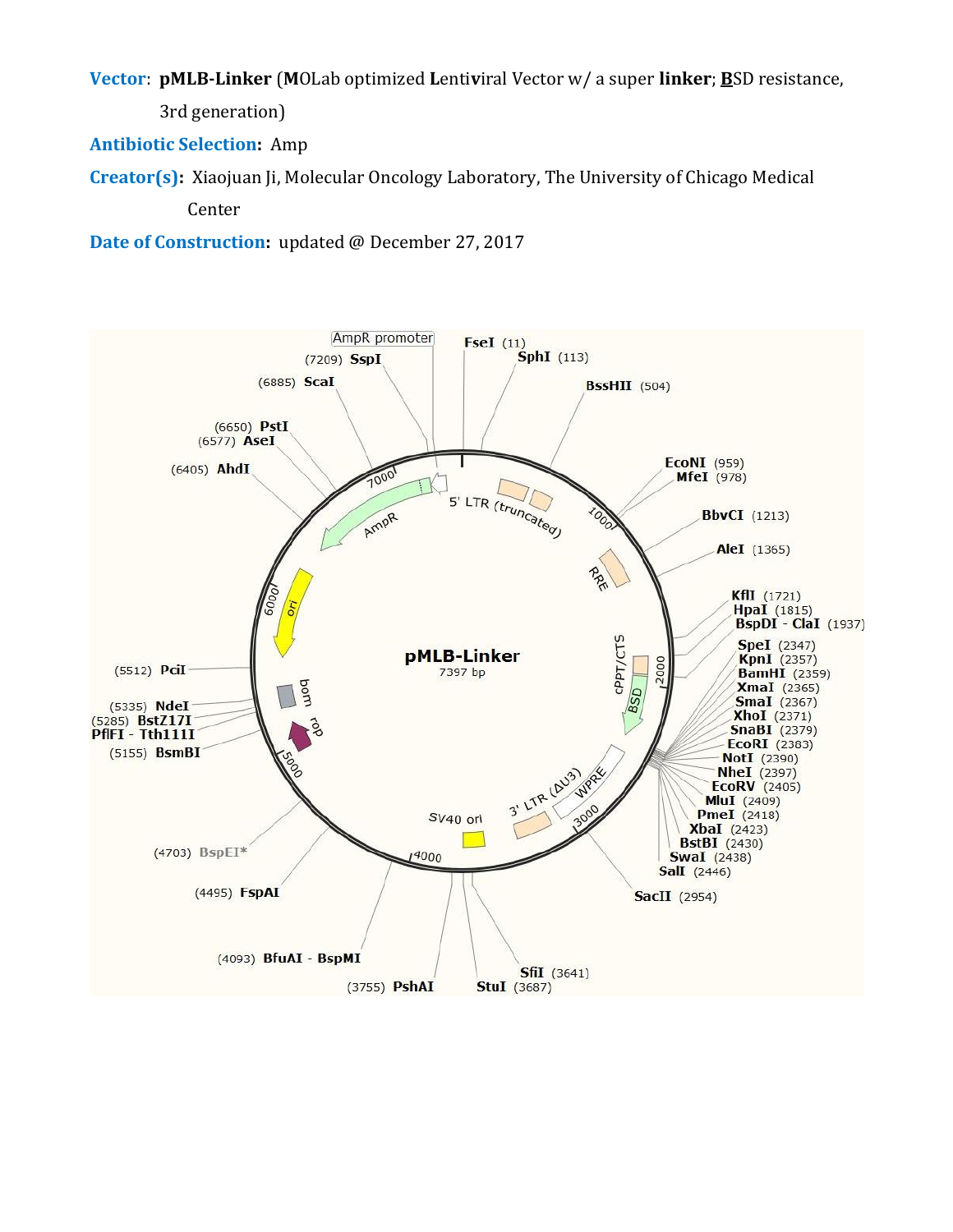## **pMLB-Linker Full-Length Sequence**

GAATTggccggccactacCGCGTGTAGTCTTATGCAATACTCTTGTAGTCTTGCAACATGGTAACGATGAGTTAGCAACATGCCTTACAAG GAGAGAAAAAGCACCGTGCATGCCGATTGGTGGAAGTAAGGTGGTACGATCGTGCCTTATTAGGAAGGCAACAGACGGGTCTGACATGGAT TGGACGAACCACTGAATTGCCGCATTGCAGAGATATTGTATTTAAGTGCCTAGCTCGATACAATAACGGGTCTCTCTGGTTAGACCAGATC TGAGCCTGGGAGCTCTCTGGCTAACTAGGGAACCCACTGCTTAAGCCTCAATAAAGCTTGCCTTGAGTGCTTCAAGTAGTGTGTGCCCGTC TGTTGTGTGACTCTGGTAACTAGAGATCCCTCAGACCCTTTTAGTCAGTGTGGAAAATCTCTAGCAGTGGCGCCCGAACAGGGACCTGAAA GCGAAAGGGAAACCAGAGCTCTCTCGACGCAGGACTCGGCTTGCTGAAGCGCGCACGGCAAGAGGCGAGGGGCGGCGACTGGTGAGTACGC CAAAAATTTTGACTAGCGGAGGCTAGAAGGAGAGAGATGGGTGCGAGAGCGTCAGTATTAAGCGGGGGAGAATTAGATCGCGATGGGAAAA AATTCGGTTAAGGCCAGGGGGAAAGAAAAAATATAAATTAAAACATATAGTATGGGCAAGCAGGGAGCTAGAACGATTCGCAGTTAATCCT GGCCTGTTAGAAACATCAGAAGGCTGTAGACAAATACTGGGACAGCTACAACCATCCCTTCAGACAGGATCAGAAGAACTTAGATCATTAT ATAATACAGTAGCAACCCTCTATTGTGTGCATCAAAGGATAGAGATAAAAGACACCAAGGAAGCTTTAGACAAGATAGAGGAAGAGCAAAA CAAAAGTAAGACCACCGCACAGCAAGCGGCCACTGATCTTCAGACCTGGAGGAGGAGATATGAGGGACAATTGGAGAAGTGAATTATATAA ATATAAAGTAGTAAAAATTGAACCATTAGGAGTAGCACCCACCAAGGCAAAGAGAAGAGTGGTGCAGAGAGAAAAAAGAGCAGTGGGAATA GGAGCTTTGTTCCTTGGGTTCTTGGGAGCAGCAGGAAGCACTATGGGCGCAGCCTCAATGACGCTGACGGTACAGGCCAGACAATTATTGT CTGGTATAGTGCAGCAGCAGAACAATTTGCTGAGGGCTATTGAGGCGCAACAGCATCTGTTGCAACTCACAGTCTGGGGCATCAGCAGCTC CAGGCAAGAATCCTGGCTGTGGAAAGATACCTAAAGGATCAACAGCTCCTGGGGATTTGGGGTTGCTCTGGAAAACTCATTTGCACCACTG CTGTGCCTTGGAATGCTAGTTGGAGTAATAAATCTCTGGAACAGATTGGAATCACACGACCTGGATGGAGTGGGACAGAGAAATTAACAAT TACACAAGCTTAATACACTCCTTAATTGAAGAATCGCAAAACCAGCAAGAAAAGAATGAACAAGAATTATTGGAATTAGATAAATGGGCAA GTTTGTGGAATTGGTTTAACATAACAAATTGGCTGTGGTATATAAAATTATTCATAATGATAGTAGGAGGCTTGGTAGGTTTAAGAATAGT TTTTGCTGTACTTTCTATAGTGAATAGAGTTAGGCAGGGATATTCACCATTATCGTTTCAGACCCACCTCCCAACCCCGAGGGGACCCGAC AGGCCCGAAGGAATAGAAGAAGAAGGTGGAGAGAGAGACAGAGACAGATCCATTCGATTAGTGAACGGATCTCGACGGTATCGGTTAACTT TTAAAAGAAAAGGGGGGATTGGGGGGTACAGTGCAGGGGAAAGAATAGTAGACATAATAGCAACAGACATACAAACTAAAGAATTACAAAA ACAAATTACAAAATTCAAAATTTTATCGATaccacc**ATG**GCCAAGCCTTTGTCTCAAGAAGAATCCACCCTCATTGAAAGAGCAACGGCTA CAATCAACAGCATCCCCATCTCTGAAGACTACAGCGTCGCCAGCGCAGCTCTCTCTAGCGACGGCCGCATCTTCACTGGTGTCAATGTATA TCATTTTACTGGGGGACCTTGTGCAGAACTCGTGGTGCTGGGCACTGCTGCTGCTGCGGCAGCTGGCAACCTGACTTGTATCGTCGCGATC GGAAATGAGAACAGGGGCATCTTGAGCCCCTGCGGACGGTGCCGACAGGTGCTTCTCGATCTGCATCCTGGGATCAAAGCCATAGTGAAGG ACAGTGATGGACAGCCGACGGCAGTTGGGATTCGTGAATTGCTGCCCTCTGGTTATGTGTGGGAGGGC**TAA**ACTAGTggtaccggatcccc cgggctcgagtacgtagaattcgcggccgcgctagcgatatcacgcgtgtttaaactctagattcgaaatttaaatTAAgtcgacAATCAA CCTCTGGATTACAAAATTGTGAAAGATTGACTGGTATTCTTAACTATGTTGCTCCTTTTACGCTATGTGGATACGCTGCTTTAATGCCTTT GTATCATGCTATTGCTTCCCGTATGGCTTTCATTTTCTCCTCCTTGTATAAATCCTGGTTGCTGTCTCTTTATGAGGAGTTGTGGCCCGTT GTCAGGCAACGTGGCGTGGTGTGCACTGTGTTTGCTGACGCAACCCCCACTGGTTGGGGCATTGCCACCACCTGTCAGCTCCTTTCCGGGA CTTTCGCTTTCCCCCTCCCTATTGCCACGGCGGAACTCATCGCCGCCTGCCTTGCCCGCTGCTGGACAGGGGCTCGGCTGTTGGGCACTGA CAATTCCGTGGTGTTGTCGGGGAAATCATCGTCCTTTCCTTGGCTGCTCGCCTGTGTTGCCACCTGGATTCTGCGCGGGACGTCCTTCTGC TACGTCCCTTCGGCCCTCAATCCAGCGGACCTTCCTTCCCGCGGCCTGCTGCCGGCTCTGCGGCCTCTTCCGCGTCTTCGCCTTCGCCCTC AGACGAGTCGGATCTCCCTTTGGGCCGCCTCCCCGCCTLCLttaagaccaatgacttacaaggcagctgtagatcttagccactttttaaa agaaaaggggggactggaagggctaattcactcccaacgaaaataagatctgctttttgcttgtactgggtctctctggttagaccagatc tgagcctgggagctctctggctaactagggaacccactgcttaagcctcaataaagcttgccttgagtgcttcaagtagtgtgtgcccgtc tgttgtgtgactctggtaactagagatccctcagacccttttagtcagtgtggaaaatctctagcagtagtagttcatgtcatcttattat tcagtatttataacttgcaaagaaatgaatatcagagagtgagaggaacttgtttattgcagcttataatggttacaaataaagcaatagc atcacaaatttcacaaataaagcatttttttcactgcattctagttgtggtttgtccaaactcatcaatgtatcttatcatgtctggctct agctatcccgcccctaactccgcccagttccgcccattctccgccccatggctgactaattttttttatttatgcagaggccgaggccgcc tcggcctctgagctattccagaagtagtgaggaggcttttttggAGGCCTTCGACCGATGCCCTTGAGAGCCTTCAACCCAGTCAGCTCCT TCCGGTGGGCGCGGGGCATGACTATCGTCGCCGCACTTATGACTGTCTTCTTTATCATGCAACTCGTAGGACAGGTGCCGGCAGCGCTCTG GGTCATTTTCGGCGAGGACCGCTTTCGCTGGAGCGCGACGATGATCGGCCTGTCGCTTGCGGTATTCGGAATCTTGCACGCCCTCGCTCAA GCCTTCGTCACTGGTCCCGCCACCAAACGTTTCGGCGAGAAGCAGGCCATTATCGCCGGCATGGCGGCCGACGCGCTGGGCTACGTCTTGC TGGCGTTCGCGACGCGAGGCTGGATGGCCTTCCCCATTATGATTCTTCTCGCTTCCGGCGGCATCGGGATGCCCGCGTTGCAGGCCATGCT GTCCAGGCAGGTAGATGACGACCATCAGGGACAGCTTCAAGGATCGCTCGCGGCTCTTACCAGCCTAACTTCGATCATTGGACCGCTGATC GTCACGGCGATTTATGCCGCCTCGGCGAGCACATGGAACGGGTTGGCATGGATTGTAGGCGCCGCCCTATACCTTGTCTGCCTCCCCGCGT TGCGTCGCGGTGCATGGAGCCGGGCCACCTCGACCTGAATGGAAGCCGGCGGCACCTCGCTAACGGATTCACCACTCCAAGAATTGGAGCC AATCAATTCTTGCGGAGAACTGTGAATGCGCAAACCAACCCTTGGCAGAACATATCCATCGCGTCCGCCATCTCCAGCAGCCGCACGCGGC GCATCTCGGGCAGCGTTGGGTCCTGGCCACGGGTGCGCATGATCGTGCTCCTGTCGTTGAGGACCCGGCTAGGCTGGCGGGGTTGCCTTAC TGGTTAGCAGAATGAATCACCGATACGCGAGCGAACGTGAAGCGACTGCTGCTGCAAAACGTCTGCGACCTGAGCAACAACATGAATGGTC TTCGGTTTCCGTGTTTCGTAAAGTCTGGAAACGCGGAAGTCAGCGCCCTGCACCATTATGTTCCGGATCTGCATCGCAGGATGCTGCTGGC TACCCTGTGGAACACCTACATCTGTATTAACGAAGCGCTGGCATTGACCCTGAGTGATTTTTCTCTGGTCCCGCCGCATCCATACCGCCAG TTGTTTACCCTCACAACGTTCCAGTAACCGGGCATGTTCATCATCAGTAACCCGTATCGTGAGCATCCTCTCTCGTTTCATCGGTATCATT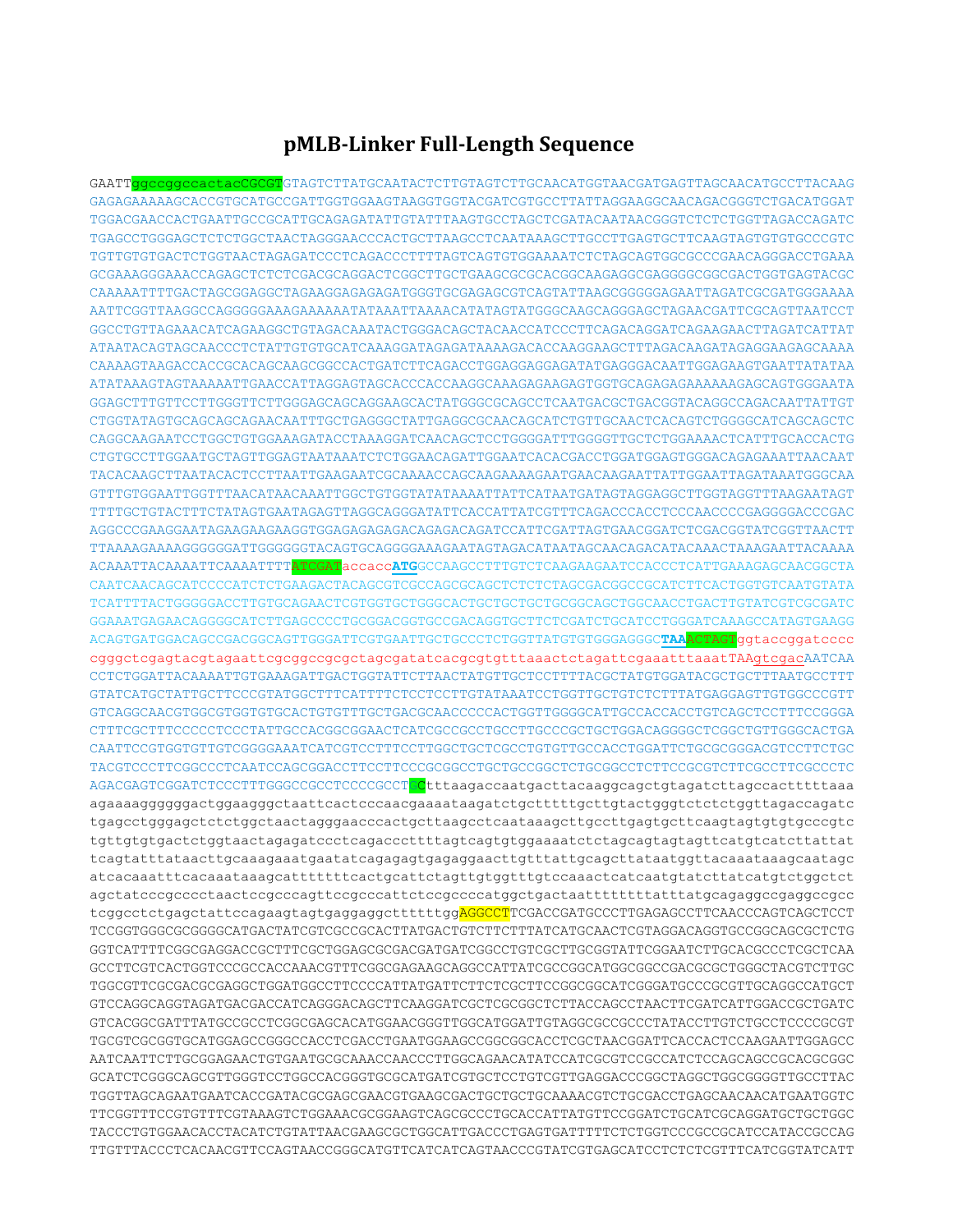ACCCCCATGAACAGAAATCCCCCTTACACGGAGGCATCAGTGACCAAACAGGAAAAAACCGCCCTTAACATGGCCCGCTTTATCAGAAGCC AGACATTAACGCTTCTGGAGAAACTCAACGAGCTGGACGCGGATGAACAGGCAGACATCTGTGAATCGCTTCACGACCACGCTGATGAGCT TTACCGCAGCTGCCTCGCGCGTTTCGGTGATGACGGTGAAAACCTCTGACACATGCAGCTCCCGGAGACGGTCACAGCTTGTCTGTAAGCG GATGCCGGGAGCAGACAAGCCCGTCAGGGCGCGTCAGCGGGTGTTGGCGGGTGTCGGGGCGCAGCCATGACCCAGTCACGTAGCGATAGCG GAGTGTATACTGGCTTAACTATGCGGCATCAGAGCAGATTGTACTGAGAGTGCACCATATGCGGTGTGAAATACCGCACAGATGCGTAAGG AGAAAATACCGCATCAGGCGCTCTTCCGCTTCCTCGCTCACTGACTCGCTGCGCTCGGTCGTTCGGCTGCGGCGAGCGGTATCAGCTCACT CAAAGGCGGTAATACGGTTATCCACAGAATCAGGGGATAACGCAGGAAAGAACATGTGAGCAAAAGGCCAGCAAAAGGCCAGGAACCGTAA AAAGGCCGCGTTGCTGGCGTTTTTCCATAGGCTCCGCCCCCCTGACGAGCATCACAAAAATCGACGCTCAAGTCAGAGGTGGCGAAACCCG ACAGGACTATAAAGATACCAGGCGTTTCCCCCTGGAAGCTCCCTCGTGCGCTCTCCTGTTCCGACCCTGCCGCTTACCGGATACCTGTCCG CCTTTCTCCCTTCGGGAAGCGTGGCGCTTTCTCATAGCTCACGCTGTAGGTATCTCAGTTCGGTGTAGGTCGTTCGCTCCAAGCTGGGCTG TGTGCACGAACCCCCCGTTCAGCCCGACCGCTGCGCCTTATCCGGTAACTATCGTCTTGAGTCCAACCCGGTAAGACACGACTTATCGCCA CTGGCAGCAGCCACTGGTAACAGGATTAGCAGAGCGAGGTATGTAGGCGGTGCTACAGAGTTCTTGAAGTGGTGGCCTAACTACGGCTACA CTAGAAGGACAGTATTTGGTATCTGCGCTCTGCTGAAGCCAGTTACCTTCGGAAAAAGAGTTGGTAGCTCTTGATCCGGCAAACAAACCAC CGCTGGTAGCGGTGGTTTTTTTGTTTGCAAGCAGCAGATTACGCGCAGAAAAAAAGGATCTCAAGAAGATCCTTTGATCTTTTCTACGGGG TCTGACGCTCAGTGGAACGAAAACTCACGTTAAGGGATTTTGGTCATGAGATTATCAAAAAGGATCTTCACCTAGATCCTTTTAAATTAAA AATGAAGTTTTAAATCAATCTAAAGTATATATGAGTAAACTTGGTCTGACAGTTACCAATGCTTAATCAGTGAGGCACCTATCTCAGCGAT CTGTCTATTTCGTTCATCCATAGTTGCCTGACTCCCCGTCGTGTAGATAACTACGATACGGGAGGGCTTACCATCTGGCCCCAGTGCTGCA ATGATACCGCGAGACCCACGCTCACCGGCTCCAGATTTATCAGCAATAAACCAGCCAGCCGGAAGGGCCGAGCGCAGAAGTGGTCCTGCAA CTTTATCCGCCTCCATCCAGTCTATTAATTGTTGCCGGGAAGCTAGAGTAAGTAGTTCGCCAGTTAATAGTTTGCGCAACGTTGTTGCCAT TGCTGCAGGCATCGTGGTGTCACGCTCGTCGTTTGGTATGGCTTCATTCAGCTCCGGTTCCCAACGATCAAGGCGAGTTACATGATCCCCC ATGTTGTGCAAAAAAGCGGTTAGCTCCTTCGGTCCTCCGATCGTTGTCAGAAGTAAGTTGGCCGCAGTGTTATCACTCATGGTTATGGCAG CACTGCATAATTCTCTTACTGTCATGCCATCCGTAAGATGCTTTTCTGTGACTGGTGAGTACTCAACCAAGTCATTCTGAGAATAGTGTAT GCGGCGACCGAGTTGCTCTTGCCCGGCGTCAACACGGGATAATACCGCGCCACATAGCAGAACTTTAAAAGTGCTCATCATTGGAAAACGT TCTTCGGGGCGAAAACTCTCAAGGATCTTACCGCTGTTGAGATCCAGTTCGATGTAACCCACTCGTGCACCCAACTGATCTTCAGCATCTT TTACTTTCACCAGCGTTTCTGGGTGAGCAAAAACAGGAAGGCAAAATGCCGCAAAAAAGGGAATAAGGGCGACACGGAAATGTTGAATACT CATACTCTTCCTTTTTCAATATTATTGAAGCATTTATCAGGGTTATTGTCTCATGAGCGGATACATATTTGAATGTATTTAGAAAAATAAA CAAATAGGGGTTCCGCGCACATTTCCCCGAAAAGTGCCACCTGACGTCTAAGAAACCATTATTATCATGACATTAACCTATAAAAATAGGC GTATCACGAGGCCCTTTCGTCTTCAA

## **Zero Cutters**

| #              | Enzyme        | Specificity    |  |
|----------------|---------------|----------------|--|
| 1              | AgeI          | A CCGG∡T       |  |
| 2              | ApaI          | GAGGCC C       |  |
| 3              | AscI          | GG CGCG.CC     |  |
| 4              | AsiSI         | GCG▲AT CGC     |  |
| 5              | AvrTT         | C CTAG.G       |  |
| 6              | <b>BclI</b>   | T GATC.A       |  |
| 7              | BlpI          | GC TNA∡GC      |  |
| 8              | <b>BmqBI</b>  | CAC∡GTC        |  |
| 9              | BsiWI         | C GTAC.G       |  |
| 1 <sub>0</sub> | <b>BsrGI</b>  | T GTAC.A       |  |
| 11             | <b>BstEII</b> | G GTNAC∡C      |  |
| 12             | <b>BstXI</b>  | CCAN.NNNN NTGG |  |

| 13  | Bsu36T | CC TNA.GG                  |
|-----|--------|----------------------------|
| 14  | DraIII | CAC.NNN GTG                |
| 15  | NsiT   | A∡TGCA T                   |
| 16  | PacI   | TTA.AT TAA                 |
| 17  | PmlI   | CAC▲GTG                    |
| 18  | PspOMI | G GGCC <b>⊥</b> C          |
| 19  | RsrII  | CG GWC.CG                  |
| 20  | SbfI   | CC▲TGCA GG                 |
| 2.1 | SexAT  | A CCWGG.T                  |
| 22  | SqrAI  | CR CCGG.YG                 |
| 2.3 | SrfI   | GCCC.GGGC                  |
| 24  | XcmT   | CCANNNN <b>.</b> N NNNNTGG |

## **One/Single-Cutters**

| #             | Enzyme      | Specificity           | Cut positions<br>$(blunt -$<br>$5'$ ext. $-$<br>$3'$ ext.) |
|---------------|-------------|-----------------------|------------------------------------------------------------|
| 1             | Acc65T      | G GTAC.C              | *2353/2357                                                 |
| $\mathcal{P}$ | AhdT        | GACNNAN NNGTC         | 6405/6404                                                  |
| 3             | AleT        | CACNN.NNGTG           | 1365                                                       |
| 4             | AseT        | AT TA.AT              | 6577/6579                                                  |
| 5             | <b>BaeT</b> | $\triangle$ (N) $\le$ | 126/121+159/154                                            |

|    |              | $(N)$ <sub>10</sub> ACNNNNGTAYC(                                |                         |
|----|--------------|-----------------------------------------------------------------|-------------------------|
|    |              | $\mathbb{N}$ ) 74 $(\mathbb{N})$ 5                              |                         |
| 6  | <b>BamHT</b> | G GATC.C                                                        | 2359/2363               |
|    | <b>BbyCT</b> | CC TCA.GC                                                       | 1213/1216               |
| 8  | <b>BfuAT</b> | ACCTGCNNNN NNNN.                                                | 4093/4097               |
| 9  | Bmt.T        | GACTAG C                                                        | 2401/2397               |
| 10 | <b>BsaXT</b> | $\triangle NNN$<br>$(N)$ ${}_{9}AC(N)$ ${}_{5}CTCC(N)$ ${}_{7}$ | 1605/1602+1635/16<br>32 |